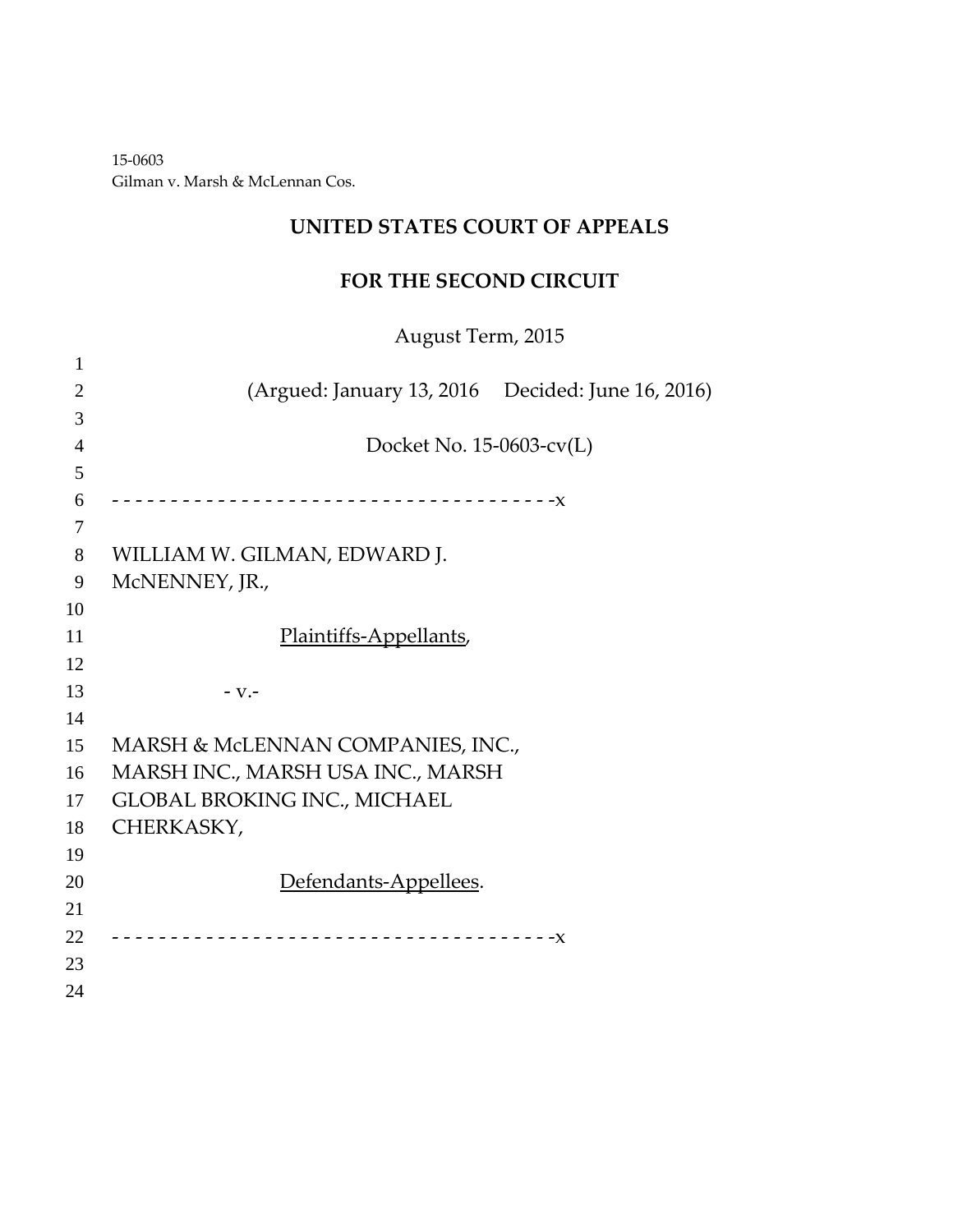| $\mathbf{1}$   | Before:<br>KEARSE, WINTER, and JACOBS, Circuit Judges.                              |
|----------------|-------------------------------------------------------------------------------------|
| $\overline{2}$ | Faced with the prospect of criminal indictment premised on the actions of           |
| 3              | two employees, a company demanded that those employees explain themselves           |
| 4              | under the threat of termination. They refused, and were fired. The ex-employees     |
| 5              | seek to recover certain employment benefits they lost by reason of termination.     |
| 6              | We agree with the summary judgment ruling of the United States District Court       |
| $\tau$         | for the Southern District of New York (Oetken, I.) that the company had cause to    |
| 8              | fire the two employees for refusal to comply with its reasonable order, and did so. |
| 9              | Affirmed.                                                                           |
| 10             | DAVID I. GREENBERGER (Jeffrey L.                                                    |
| 11             | Liddle, Blaine H. Bortnick, James W. Halter,                                        |
| 12             | on the brief), Liddle & Robinson, LLP, New                                          |
| 13             | York, NY, for Plaintiffs-Appellants.                                                |
| 14             |                                                                                     |
| 15             | <b>JONATHAN D. POLKES (Gregory Silbert,</b>                                         |
| 16             | Nicholas J. Pappas, on the brief), Weil,                                            |
| 17             | Gotshal & Manges LLP, New York, NY, for                                             |
| 18             | Defendants-Appellees Marsh.                                                         |
| 19<br>20       | JAMES O. HEYWORTH (Andrew W. Stern,                                                 |
| 21             | on the brief), Sidley Austin LLP, New York,                                         |
| 22             | NY, for Defendant-Appellee Cherkasky.                                               |
| 23             |                                                                                     |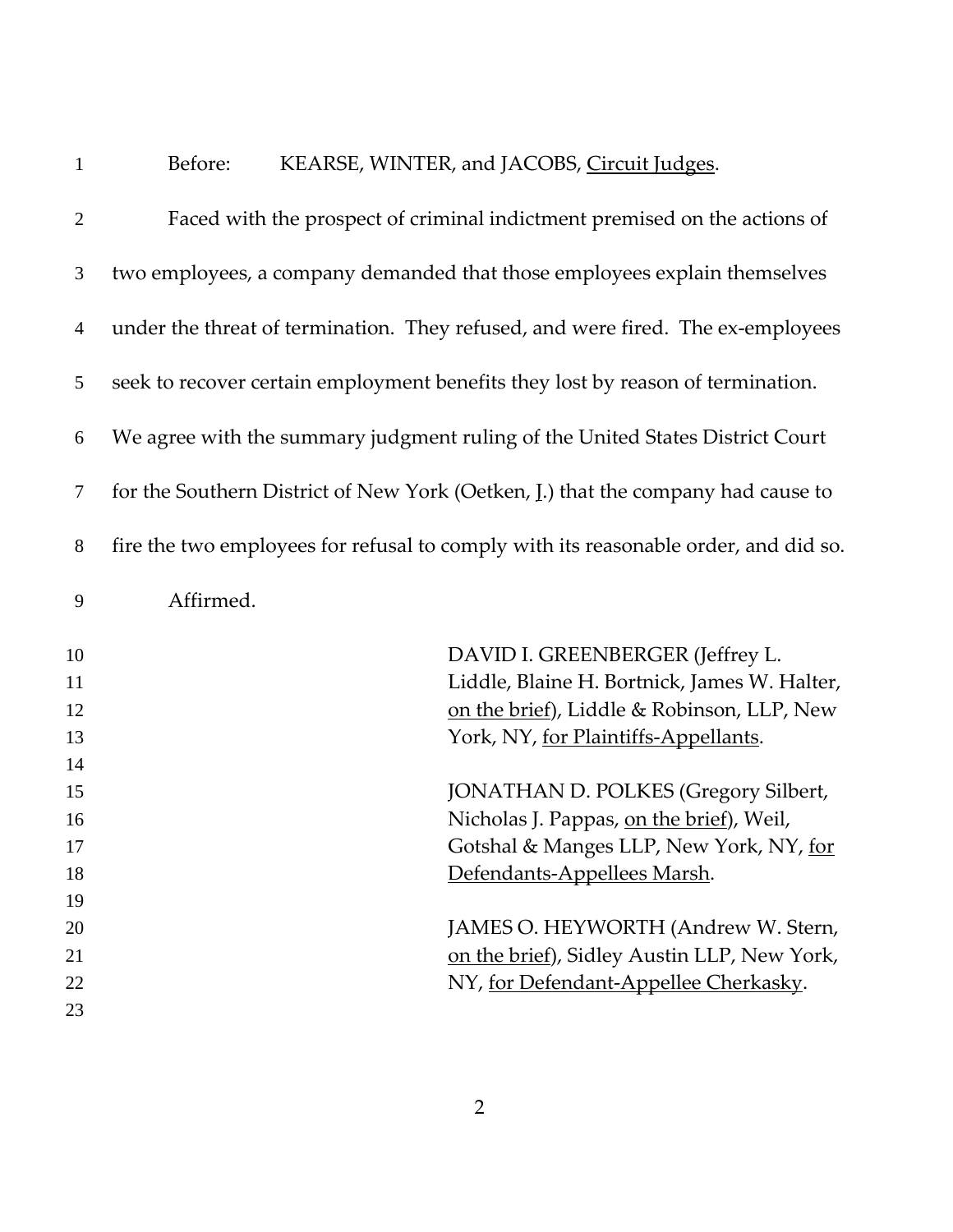### DENNIS JACOBS, Circuit Judge:

 $\overline{a}$ 

| $\overline{2}$ | Faced with the prospect of criminal indictment premised on the actions of           |
|----------------|-------------------------------------------------------------------------------------|
| 3              | two employees, a company demanded that those employees explain themselves           |
| $\overline{4}$ | under the threat of termination. They refused, were fired, and in this suit seek to |
| 5              | recover employment benefits they lost by termination. They appeal from the          |
| 6              | judgment of the United States District Court for the Southern District of New       |
| 7              | York (Oetken, I.), dismissing their complaint on summary judgment. We agree         |
| 8              | with the district court that the defendant company - Marsh $(i.e.,$ Marsh $\&$      |
| 9              | McLennan Cos., Marsh Inc., Marsh USA Inc., and Marsh Global Broking Inc.) -         |
| 10             | had cause to fire William Gilman and Edward McNenney, Jr., for refusal to           |
| 11             | comply with its reasonable order. Accordingly, we affirm. <sup>1</sup>              |
| 12             | <b>BACKGROUND</b>                                                                   |
| 13             | In April 2004, the New York Attorney General (the "AG") began                       |
| 14             | investigating "contingent commission" arrangements by which insurance brokers       |
|                |                                                                                     |

<sup>&</sup>lt;sup>1</sup> We also affirm the district court's dismissal of Gilman and McNenney's claims for (i) abuse of process against Marsh and the CEO of Marsh, Michael Cherkasky, and (ii) misconduct against Cherkasky as an attorney, in a summary order filed simultaneously with this Opinion.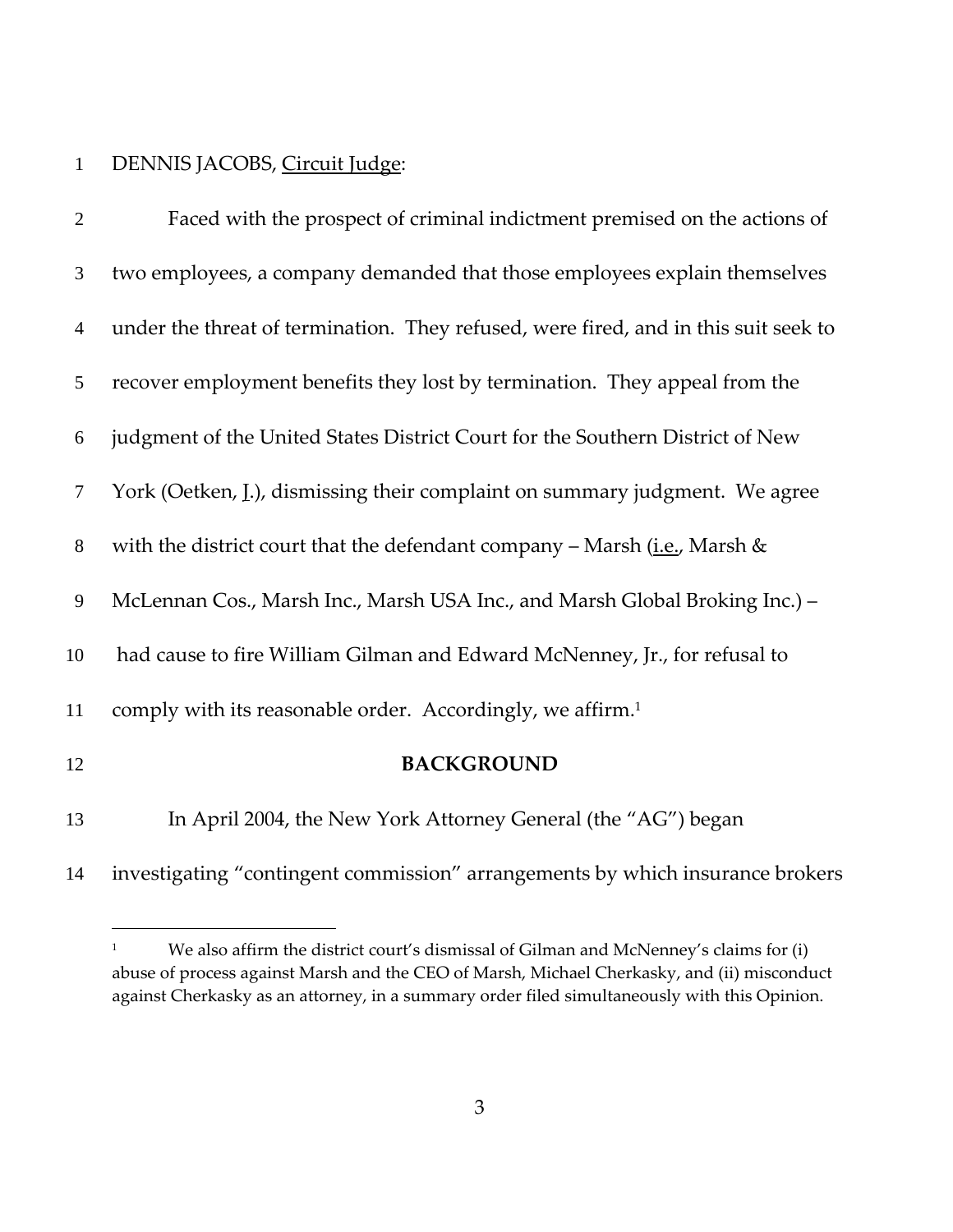were thought to be steering clients to particular insurance carriers. Marsh, as one of the brokers under investigation, retained outside counsel, Davis Polk & Wardwell LLP, to conduct an internal investigation of the AG's allegations. The internal investigation included interviews with Gilman and McNenney in the spring and summer of 2004.

The focus of the AG investigation shifted, in September 2004, to an alleged bid‐rigging scheme involving Marsh and several insurance carriers. On October 13, 2004, two individuals at American International Group, Inc. ("AIG") pleaded guilty to felony complaints charging them with participation in a bid‐rigging scheme with Marsh. In the allocution of one of the AIG employees, Gilman and 11 McNenney were identified as co-conspirators. The next day, the AG filed a civil complaint against Marsh for alleged fraudulent business practices and antitrust violations.

The fallout from the civil complaint was swift and severe. Marsh's stock price plunged, a raft of private civil suits were filed, and Marsh's directors, 16 clients, and shareholders demanded answers to the bid-rigging allegations.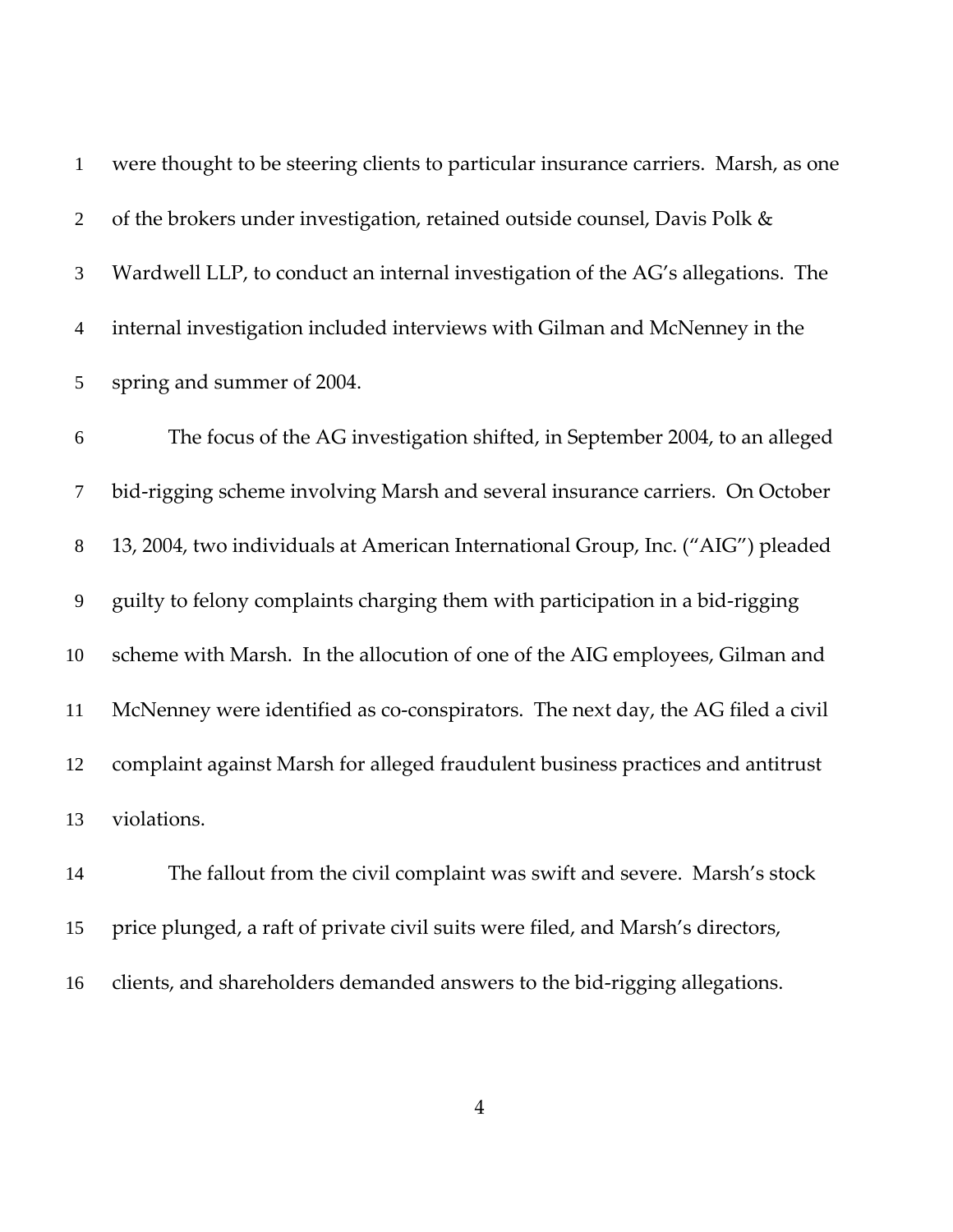| $\mathbf{1}$   | Marsh responded by expanding the ongoing internal investigation; on October 19, |
|----------------|---------------------------------------------------------------------------------|
| $\overline{2}$ | 2004, Marsh suspended Gilman and McNenney (with pay). More or less at the       |
| 3              | same time, Marsh's counsel asked Gilman and McNenney to sit for interviews      |
| $\overline{4}$ | and warned that failure to comply would result in termination. Gilman was       |
| 5 <sup>5</sup> | asked to interview with a lawyer from Davis Polk as soon as possible. McNenney  |
| 6              | alleges that he was asked to submit to an interview with a lawyer from the AG   |
| $\tau$         | and that he was told to do so without presence of counsel. (Marsh vigorously    |
| 8              | denies that McNenney was asked to interview with the AG, let alone to do so     |
| 9              | without counsel.)                                                               |

On October 25, 2004, the CEO of Marsh's parent company resigned and was replaced by Michael Cherkasky. The same day, Cherkasky met with Eliot 12 Spitzer, then-Attorney General of New York, to discuss the investigation. Gilman and McNenney contend that the upshot of the meeting was that the AG would forgo criminal prosecution of Marsh itself in exchange for its cooperation with the AG's investigation, including waivers of attorney‐client privilege and work‐ product immunity for information developed in the (expanding) internal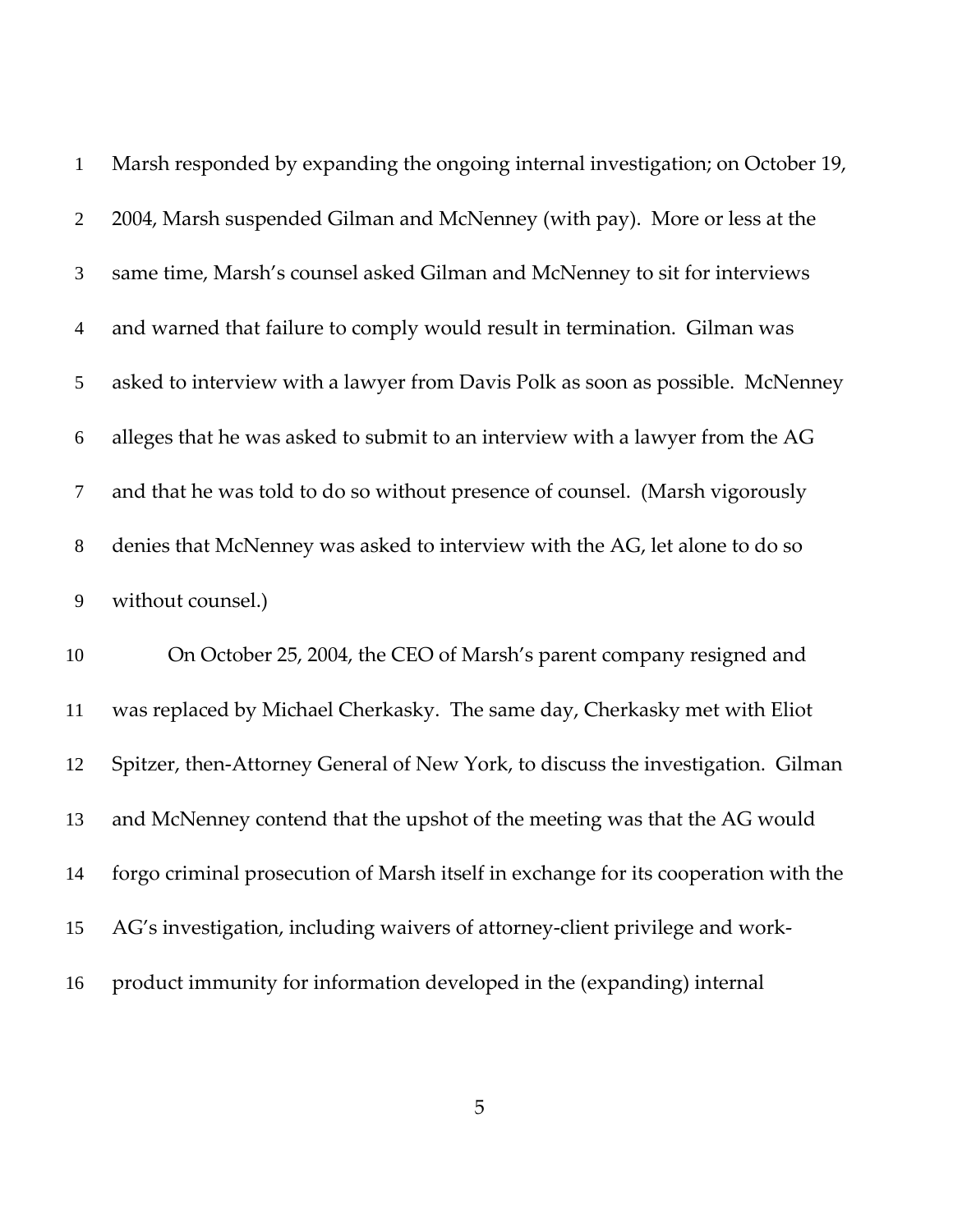| $\mathbf{1}$   | investigation. That day, an AG press release announced that a civil proceeding    |
|----------------|-----------------------------------------------------------------------------------|
| $2^{\circ}$    | would suffice to punish and reform Marsh, and that criminal prosecutions arising  |
| 3              | out of the alleged bid-rigging scheme would be limited to individuals. This press |
| $\overline{4}$ | release was widely understood to mean the AG would indict Gilman and              |
|                | 5 McNenney – as it eventually did.                                                |

By the time of the October 25 meeting and agreement between Cherkasky and Spitzer, neither Gilman nor McNenney had complied with Marsh's counsel's requests that they sit for interviews. On October 27, 2004, McNenney's attorney conveyed McNenney's refusal to Davis Polk; Marsh fired him the next day. On October 28, 2004, Gilman's attorney scheduled an interview for his client on November 2. But on November 1, 2004, Gilman submitted paperwork purporting to effectuate an early retirement; later that day, his attorney conveyed Gilman's refusal to be interviewed. Marsh fired Gilman the next day, and did not accept Gilman's purported retirement.

As Marsh employees, Gilman and McNenney were eligible for some valuable employment benefits. Under Marsh's Stock Award Plans, they received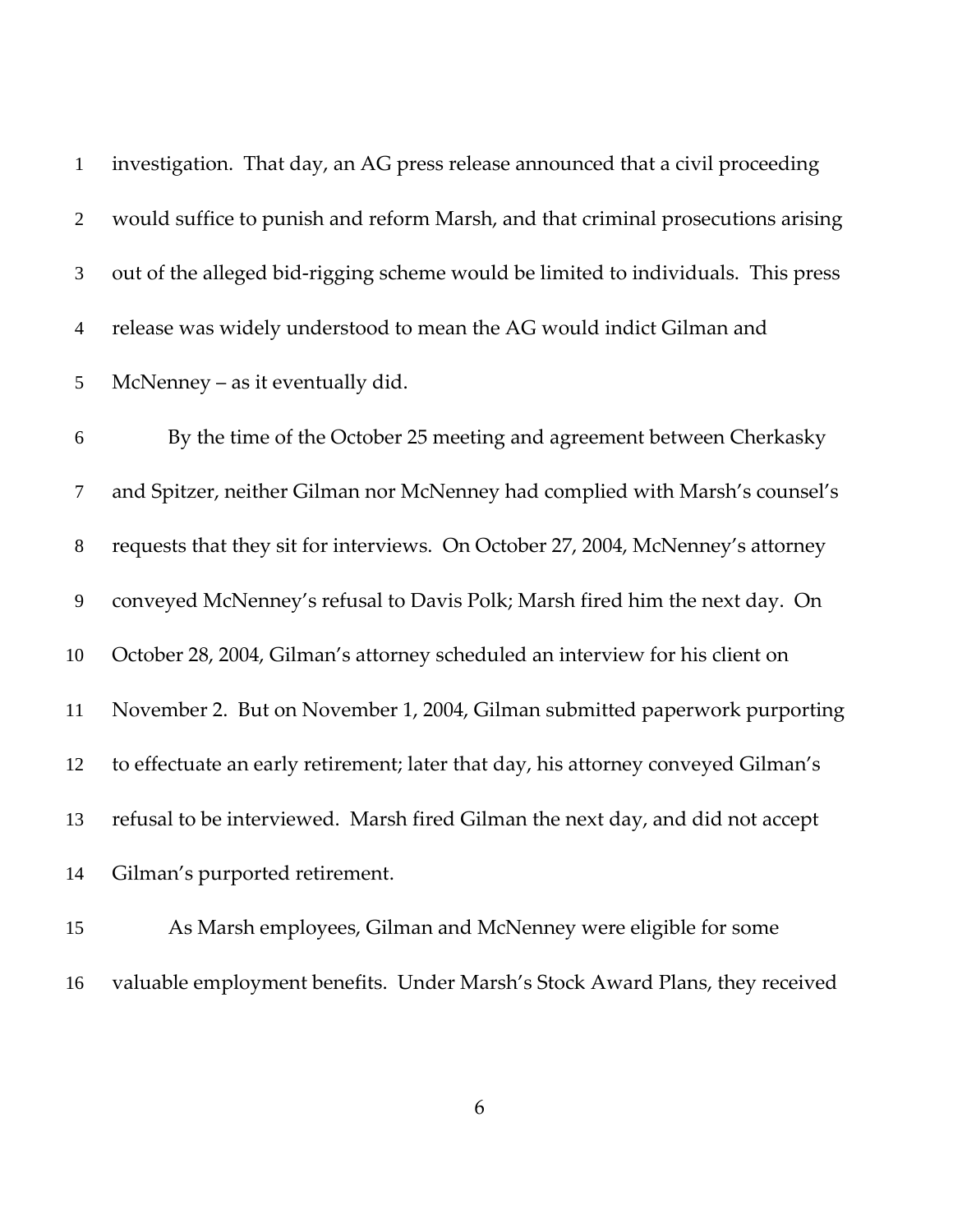| $1\,$          | grants of stock options, stock bonus units, and/or deferred stock units, some of    |
|----------------|-------------------------------------------------------------------------------------|
| $\overline{2}$ | which they could have been entitled to upon termination if (for example) they       |
| 3              | had retired or were fired without cause. If, however, they were terminated "for     |
| $\overline{4}$ | cause," any unvested stock benefits were forfeited. Under Marsh's ERISA-            |
| 5              | governed Severance Pay Plan, Gilman and McNenney were entitled to severance         |
| 6              | if, inter alia, they remained in good standing with Marsh on their last day of work |
| 7              | and if their employment terminated (i) because they lacked job skills, or (ii) in   |
| $8\,$          | connection with a restructuring, or (iii) because Marsh had eliminated their        |
| 9              | position. An otherwise-eligible employee whose employment was terminated            |
| 10             | "for cause" was not entitled to severance. Marsh took the position that it fired    |
| 11             | Gilman and McNenney "for cause," and denied them unvested, deferred                 |
| 12             | compensation as well as severance.                                                  |
| 13             | As relevant here, Gilman and McNenney sued Marsh to obtain the lost                 |
| 14             | employment benefits, alleging violations of ERISA, breach of contract, and breach   |
| 15             | of the implied covenant of good faith and fair dealing. The district court granted  |

summary judgment in favor of Marsh, concluding that the interview requests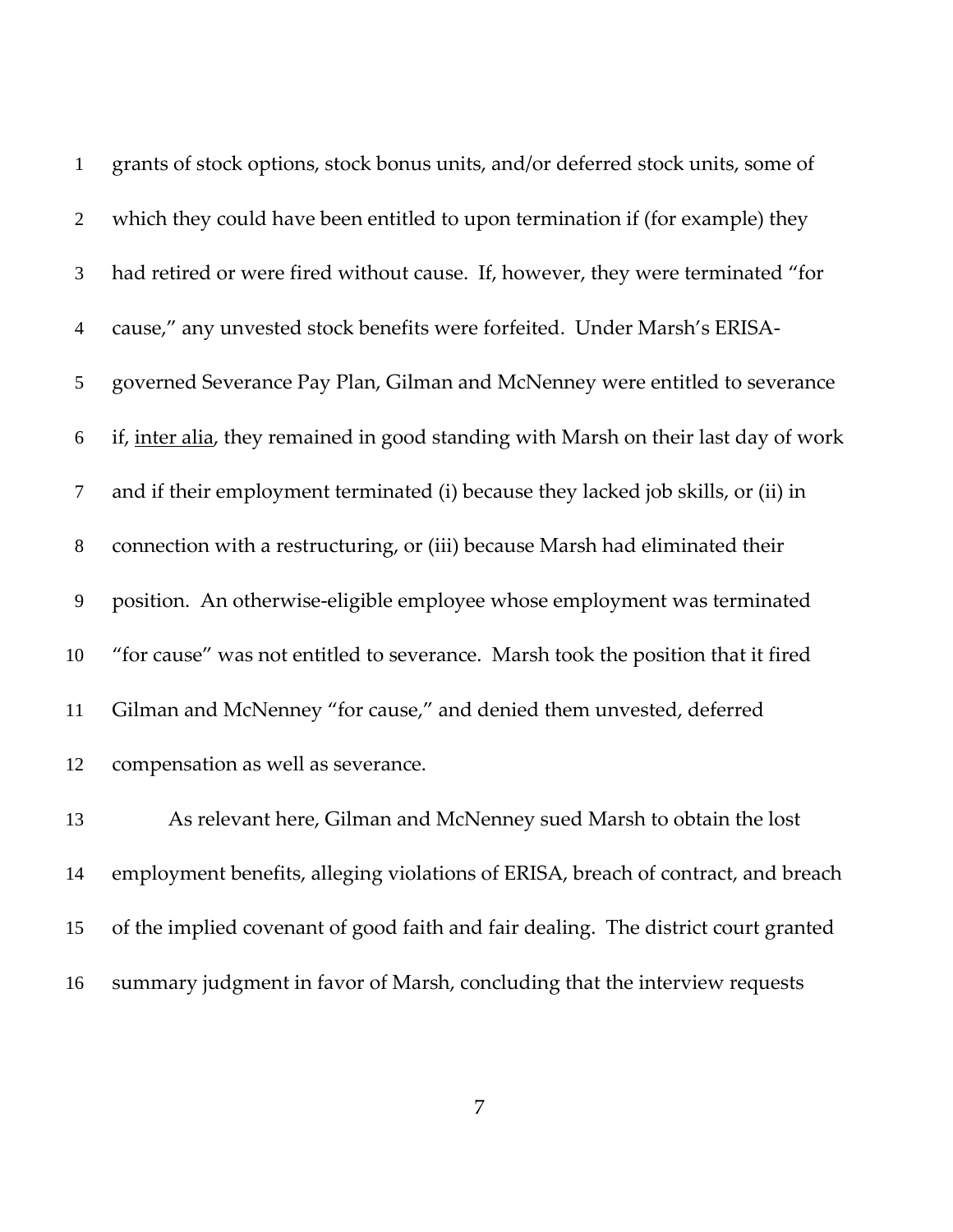| $\mathbf{1}$   | were reasonable, that Gilman's and McNenney's refusal to sit for interviews gave     |
|----------------|--------------------------------------------------------------------------------------|
| $\overline{2}$ | Marsh cause for termination, that Marsh did in fact fire them for cause (and did     |
| 3              | not breach the implied covenant), and that Gilman's purported retirement was         |
| $\overline{4}$ | ineffective. Gilman and McNenney appeal.                                             |
| 5              | <b>DISCUSSION</b>                                                                    |
| 6              | We review the grant of summary judgment de novo, construe the evidence               |
| 7              | in the light most favorable to the non-moving party, and draw all reasonable         |
| $8\,$          | inferences in its favor. Noll v. Int'l Bus. Mach. Corp., 787 F.3d 89, 93-94 (2d Cir. |
| 9              | 2015).                                                                               |
| 10             | The first question is whether the demand that Gilman and McNenney                    |
| 11             | submit to interviews was reasonable as a matter of law. If so, Marsh had cause to    |
| 12             | fire them and deny them employment benefits. If not, Gilman's and McNenney's         |
| 13             | claims against Marsh for benefits should have withstood summary judgment. We         |
| 14             | conclude that the interview demands were reasonable as a matter of law because       |
| 15             | at the time they were made, Gilman and McNenney were Marsh employees who             |
| 16             | had been implicated in an alleged criminal conspiracy for acts that were within      |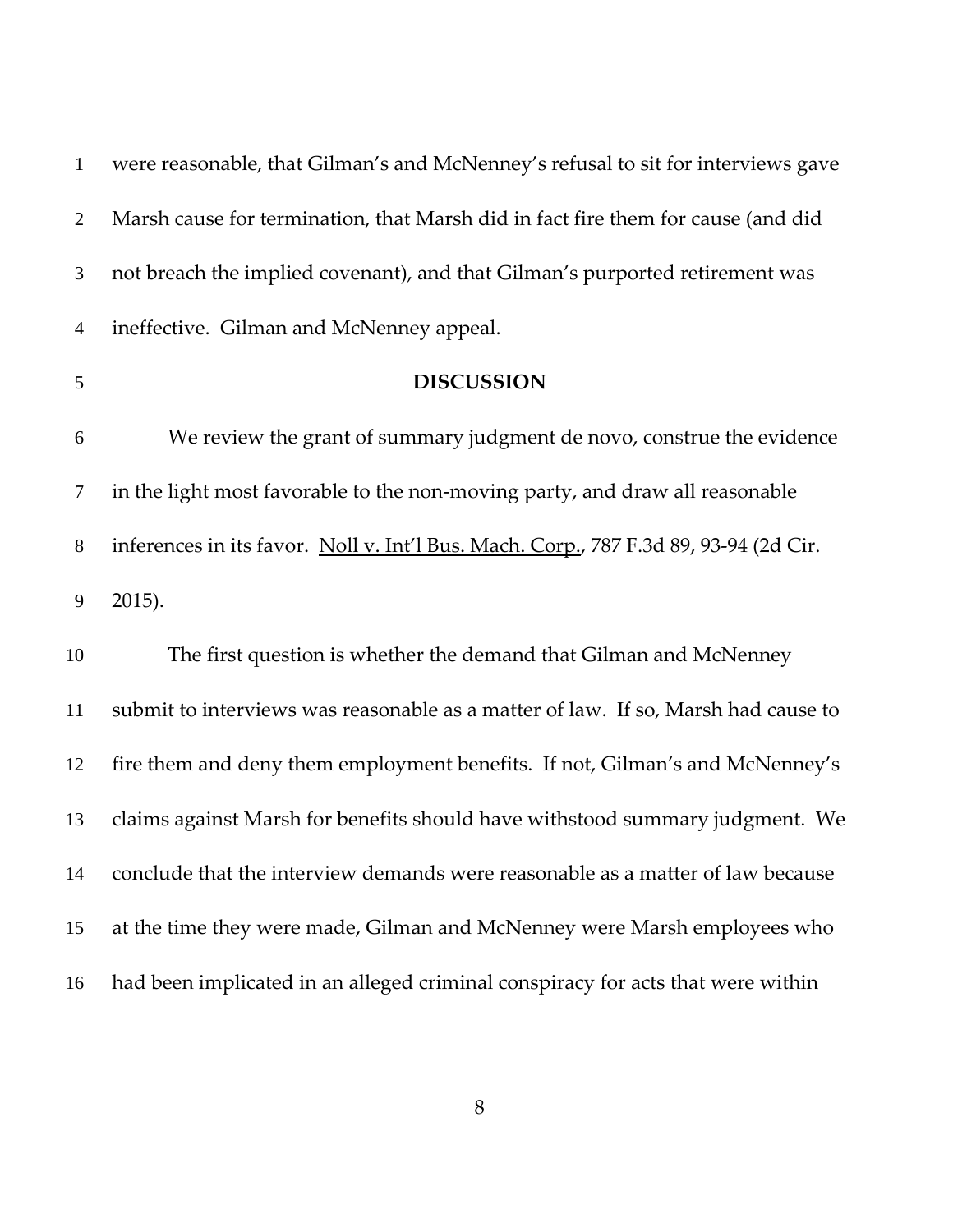| $\mathbf{1}$   | the scope of employment and that imperiled the company. The second question           |
|----------------|---------------------------------------------------------------------------------------|
| 2              | is whether there is a triable issue of fact as to whether Marsh fired them for cause. |
| 3              | We conclude that there is not and reject the argument that Gilman and McNenny         |
| $\overline{4}$ | were let go routinely as part of a reduction in force and the argument that Gilman    |
| 5              | could not be fired because he had preemptively resigned. Finally, we reject           |
| 6              | Gilman's and McNenney's contention that, in light of Marsh's cooperation with         |
| 7              | the AG, Marsh's requirement that they answer potentially incriminating                |
| $8\,$          | questions amounted to state action, and was thus unreasonable. Accordingly,           |
| 9              | Marsh had cause to fire them, as it did, and Gilman and McNenney are entitled to      |
| 10             | none of the employment benefits they seek.                                            |
| 11             | I                                                                                     |
| 12             | Under Delaware law, which governs Marsh's employment contracts with                   |
| 13             | Gilman and McNenney, "cause" for termination includes the refusal to "obey a          |
| 14             | direct, unequivocal, reasonable order of the employer." Unemployment Ins.             |
| 15             | Appeal Bd. v. Martin, 431 A.2d 1265, 1268 (Del. 1981). Gilman and McNenney do         |
| 16             | not dispute that Marsh's orders that they sit for interviews were direct and          |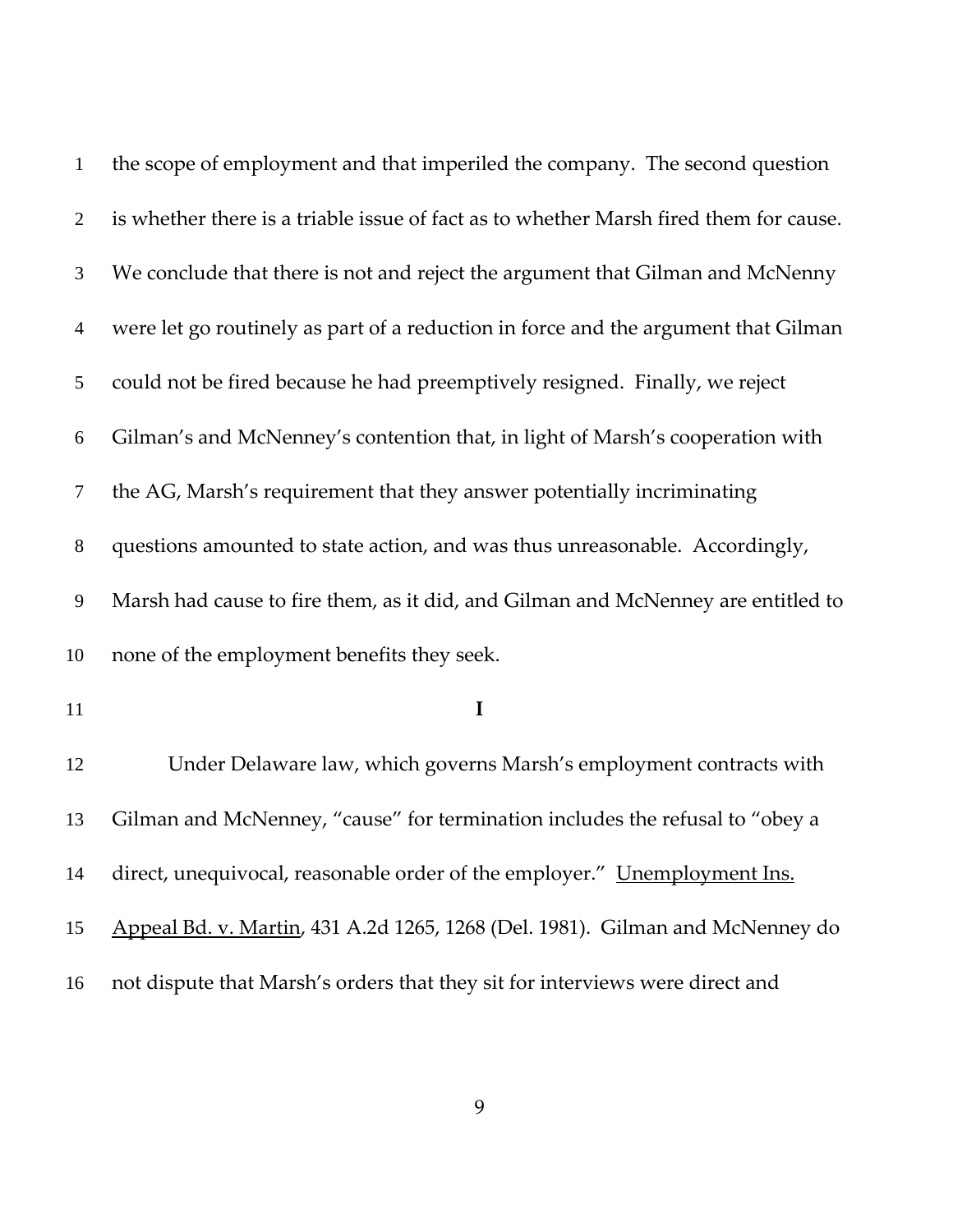|                  | unequivocal. So the decisive issue is whether the orders were reasonable.          |
|------------------|------------------------------------------------------------------------------------|
| $\mathbf{2}$     | When Gilman and McNenney were named as co-conspirators in a criminal               |
| 3                | bid-rigging scheme for their conduct as Marsh employees, it was obvious (as        |
| $\overline{4}$   | Gilman and McNenney themselves affirmatively argue) that the AG intended to        |
| 5                | prosecute them criminally. At that time, Marsh had sufficient basis to act on the  |
| 6                | allegations, made under oath in open court, and would have had cause to            |
| $\boldsymbol{7}$ | terminate Gilman and McNenney, regardless of the ultimate resolution of the        |
| $8\,$            | allegations. See Smallwood v. Allied Waste N. Am., Inc., 2010 WL 5556177, at *2    |
| 9                | (Del. Super. Ct. Dec. 30, 2010) (holding that an employer had "just cause" to fire |
| 10               | an employee for allegedly criminal conduct notwithstanding the employee's          |
| 11               | eventual acquittal on criminal charges). "When an employer, because of an          |
| 12               | employee's wrongful conduct, can no longer place the necessary faith and trust in  |
| 13               | an employee, [the employer] is entitled to dismiss such employee without           |
| 14               | penalty." Barisa v. Charitable Research Found., Inc., 287 A.2d 679, 682 (Del.      |
| 15               | Super. Ct. 1972); cf. Moeller v. Wilmington Sav. Fund Soc., 723 A.2d 1177, 1179    |
| 16               | (Del. 1999) (concluding that, for purposes of claiming unemployment benefits, an   |

unequivocal. So the decisive issue is whether the orders were reasonable.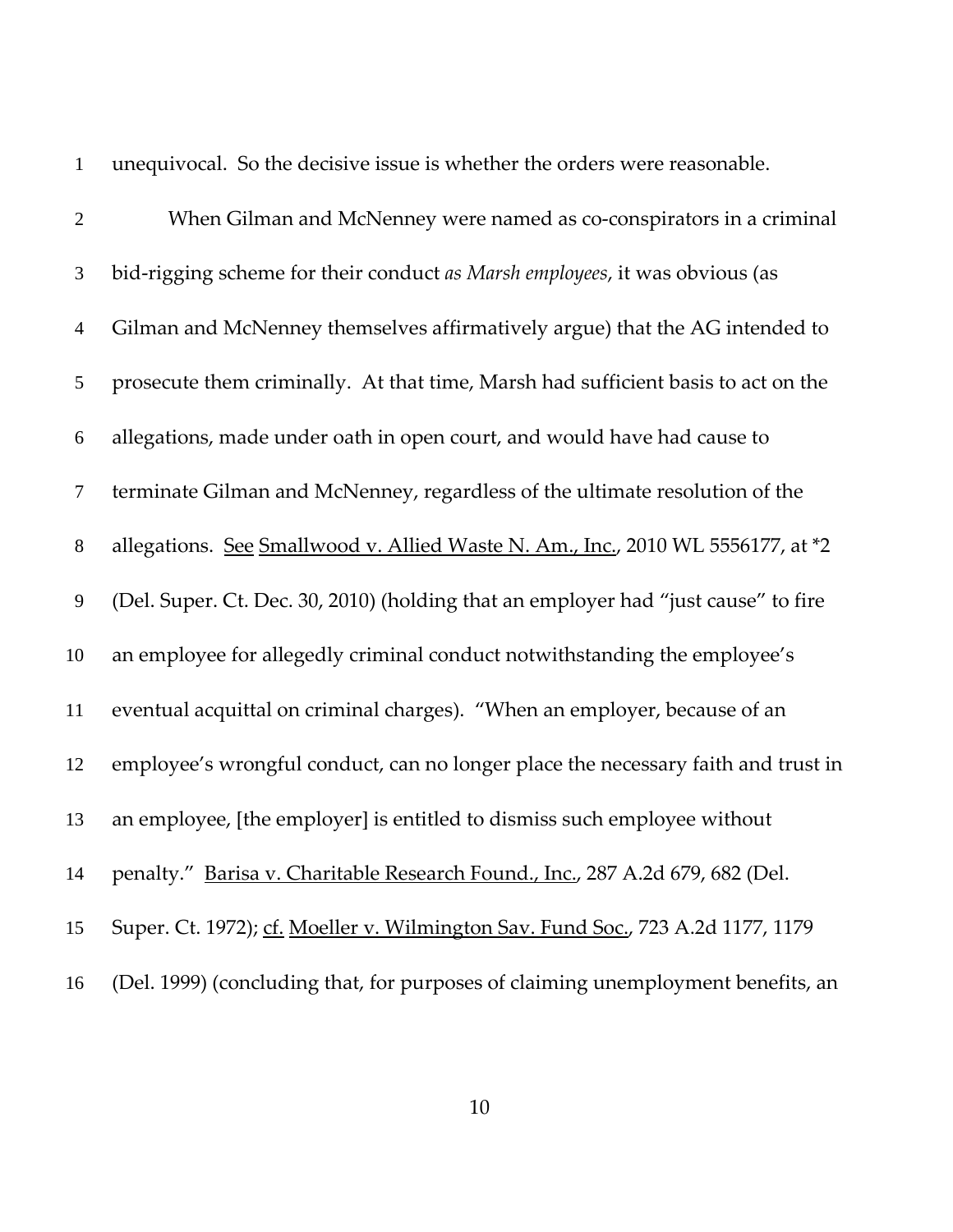| $\mathbf{1}$   | employer would have "just cause" to terminate employees if they had engaged in     |
|----------------|------------------------------------------------------------------------------------|
| 2              | illegal or criminal conduct). If Marsh had indeed fired them then, it would have   |
| 3              | been for cause, and Gilman and McNenney would for that reason have been            |
| $\overline{4}$ | ineligible for the employment benefits they currently seek. It is difficult to see |
| 5              | how their claims for benefits improved because Marsh instead gave them the         |
| 6              | chance to explain themselves, and they refused to comply.                          |
| $\tau$         | Marsh was presumptively entitled to seek information from its own                  |
| $8\,$          | employees about suspicions of on-the-job criminal conduct. Marsh could take        |
| $\overline{9}$ | measures to protect its standing with investors, clients, employees, and           |
| 10             | regulators. Marsh also had a duty to its shareholders to investigate any           |
| 11             | potentially criminal conduct by its employees that could harm the company. See,    |
| 12             | e.g., In re Caremark Int'l Inc. Derivative Litig., 698 A.2d 959, 968-70 (Del. Ch.  |
| 13             | 1996). And as corporate officers, Gilman and McNenney had a duty to Marsh to       |
| 14             | disclose information they had about the AG's allegations. See, e.g., Beard         |
| 15             | Research, Inc. v. Kates, 8 A.3d 573, 601 (Del. Ch. 2010).                          |
| 16             |                                                                                    |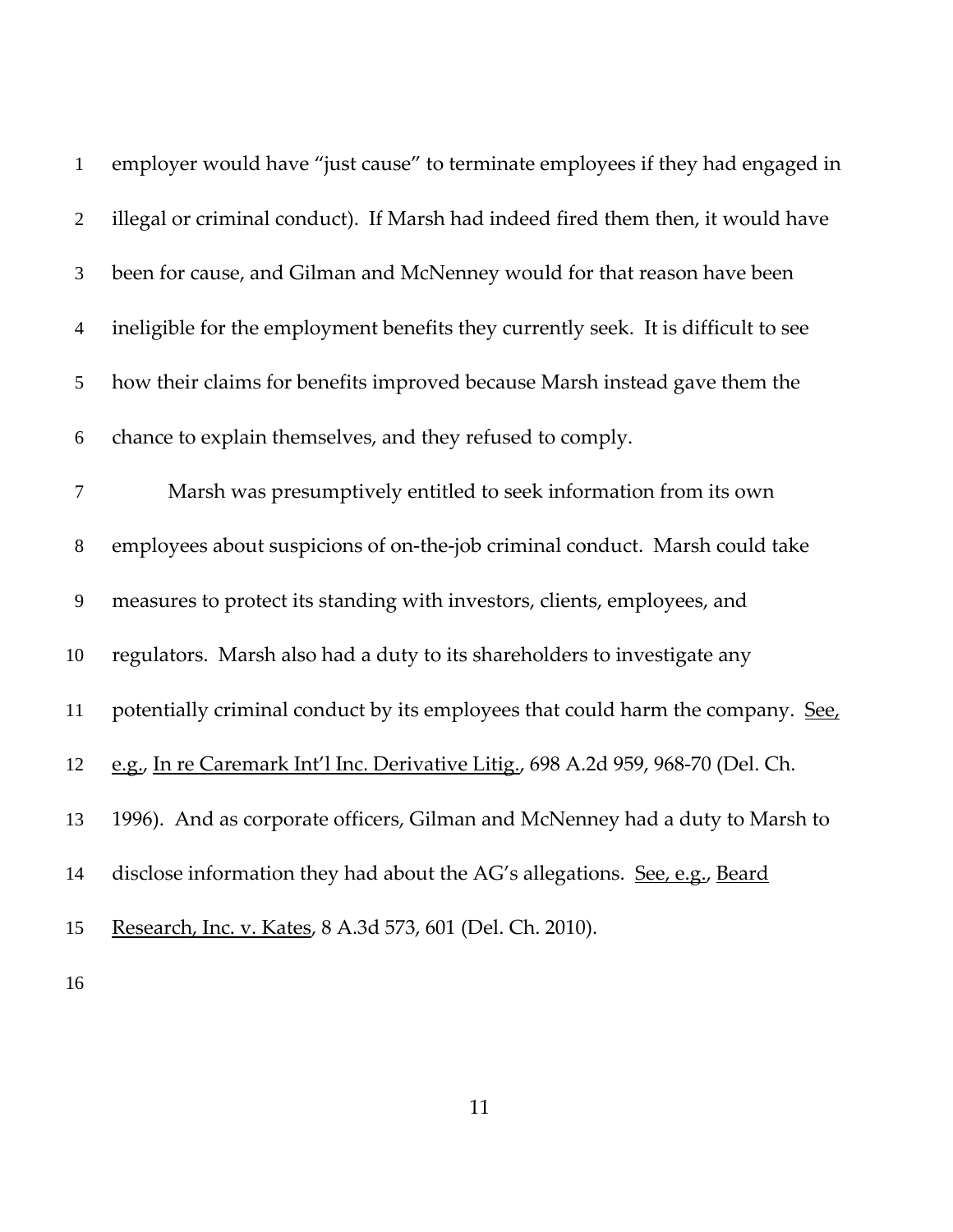| $\mathbf{1}$   | Marsh's demands placed Gilman and McNenney in the tough position of                 |
|----------------|-------------------------------------------------------------------------------------|
| $\overline{2}$ | choosing between employment and incrimination (assuming of course the truth         |
| 3              | of the allegations). But though Gilman and McNenney "may have possessed the         |
| $\overline{4}$ | personal rights to [not sit for interviews], that does not immunize [them] from all |
| 5              | collateral consequences that come from [those] act[s]," including leaving Marsh     |
| 6              | "with no practical option other than to remove [them]." Hollinger Int'l, Inc. v.    |
| 7              | Black, 844 A.2d 1022, 1077 (Del. Ch. 2004). "[T]here would be a complete            |
| $8\,$          | breakdown in the regulation of many areas of business if employers did not carry    |
| 9              | most of the load of keeping their employees in line and have the sanction of        |
| 10             | discharge for refusal to answer what is essential to that end." United States v.    |
| 11             | Solomon, 509 F.2d 863, 870 (2d Cir. 1975). Marsh had to use the "sanction of        |
| 12             | discharge for refusal to answer," id., because in the absence of an exculpatory     |
| 13             | explanation, Marsh needed to assume the worst: that the bid-rigging allegations     |
| 14             | were true and that Marsh was vicariously liable for their criminal conduct.         |
| 15             | Gilman and McNenney argue that the October interview requests were                  |
| 16             | unreasonable because Marsh had already interviewed them earlier in the year.        |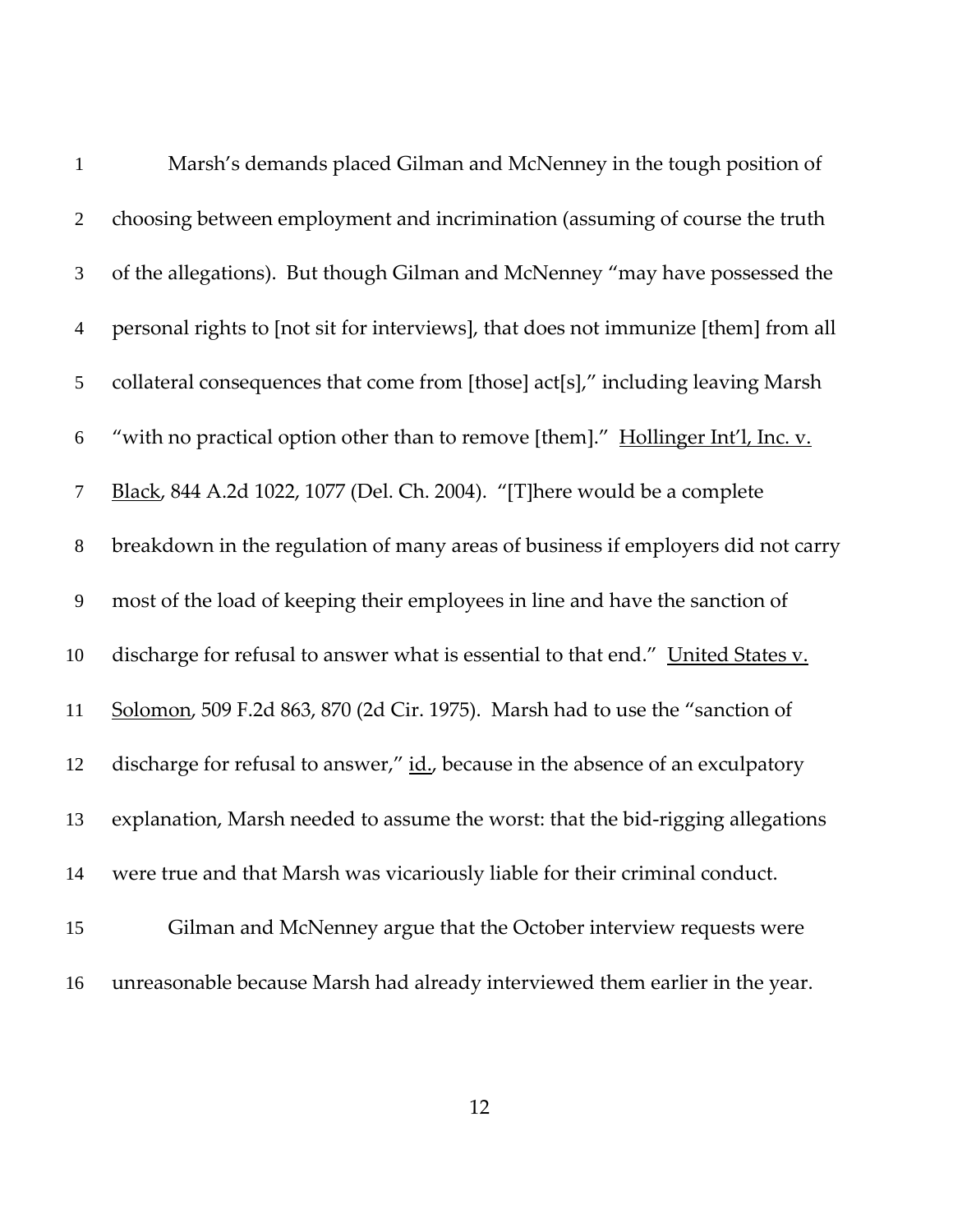| $\mathbf{1}$   | This is nonsense. In the spring and summer of 2004, the AG was investigating        |
|----------------|-------------------------------------------------------------------------------------|
| $\overline{2}$ | potential civil infractions involving insurance brokers steering clients to certain |
| 3              | insurance carriers. Come September, however, the AG shifted focus to a criminal     |
| $\overline{4}$ | bid-rigging scheme. Then, in mid-October, Gilman and McNenney were named            |
| 5              | as co-conspirators in the criminal conspiracy and the AG filed a civil complaint    |
| 6              | against Marsh in which Gilman and McNenney were named. Circumstances had            |
| 7              | altered and stakes were raised. There is no reason to believe the October           |
| $8\,$          | interviews would have been duplicative of the earlier interviews; and even if all   |
| 9              | Marsh sought was updated reassurance, the demand for interviews would have          |
| 10             | been reasonable. No doctrine limits a company's inquiries as to allegations of      |
| 11             | employee misconduct.                                                                |
| 12             | Gilman and McNenney also argue that the interviews were intended to                 |
| 13             | produce incriminating evidence that Marsh could turn over to the AG to assist in    |
| 14             | the looming prosecution of Gilman and McNenney, and that Marsh did that as          |
| 15             | quid pro quo to save itself from criminal prosecution by the AG. But this           |
| 16             | argument ignores the incontestable fact that Marsh's interview requests predated    |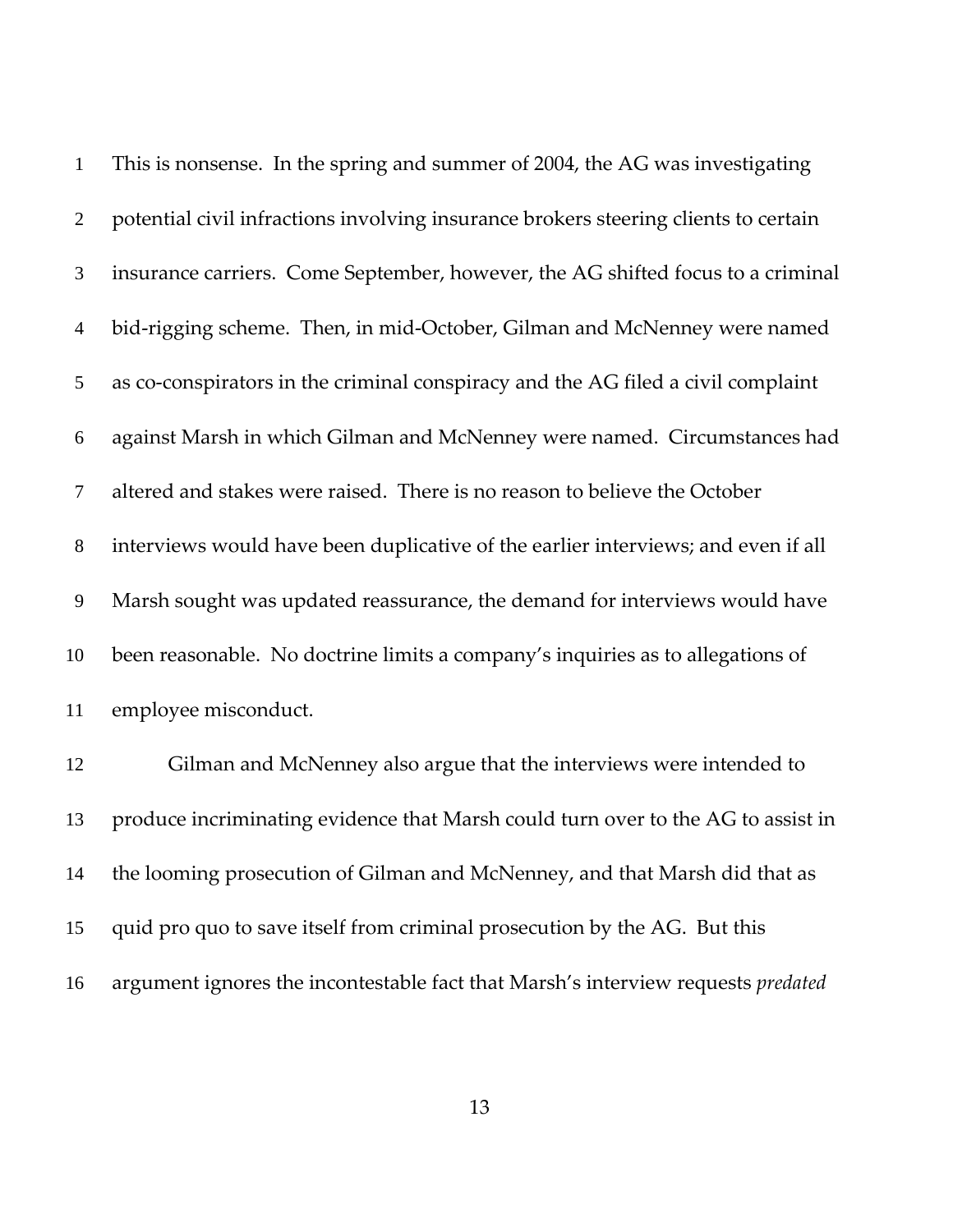| $\mathbf{1}$   | Cherkasky's October 25 meeting with Spitzer in which (Gilman and McNenney         |
|----------------|-----------------------------------------------------------------------------------|
| $\overline{2}$ | contend) the AG agreed not to prosecute Marsh, and Marsh agreed to waive          |
| 3              | attorney-client privilege and work-product immunity.                              |
| 4              | Given the circumstances, Marsh's demand that Gilman and McNenney                  |
| 5              | explain themselves in an interview under the penalty of termination was           |
| 6              | unassailable, even routine. It did what any other company would do, and           |
| 7              | (arguably) what any company should do. Marsh's interview demands were             |
| $8\,$          | reasonable and it had cause to fire Gilman and McNenney for refusing to comply.   |
|                |                                                                                   |
| 9              | $\mathbf{I}$                                                                      |
| 10             | There is no genuine issue of material fact that Marsh fired Gilman and            |
| 11             | McNenney for their refusal to cooperate. It was objectively plain (and no witness |
| 12             | has denied being aware) that the failure of Gilman or McNenney to comply with     |
| 13             | the interview requests would result in termination. Therefore, it was no surprise |
| 14             | that each was fired the day after Marsh was notified of his refusal. Gilman and   |
| 15             | McNenney nevertheless posit that they may have been fired as part of a            |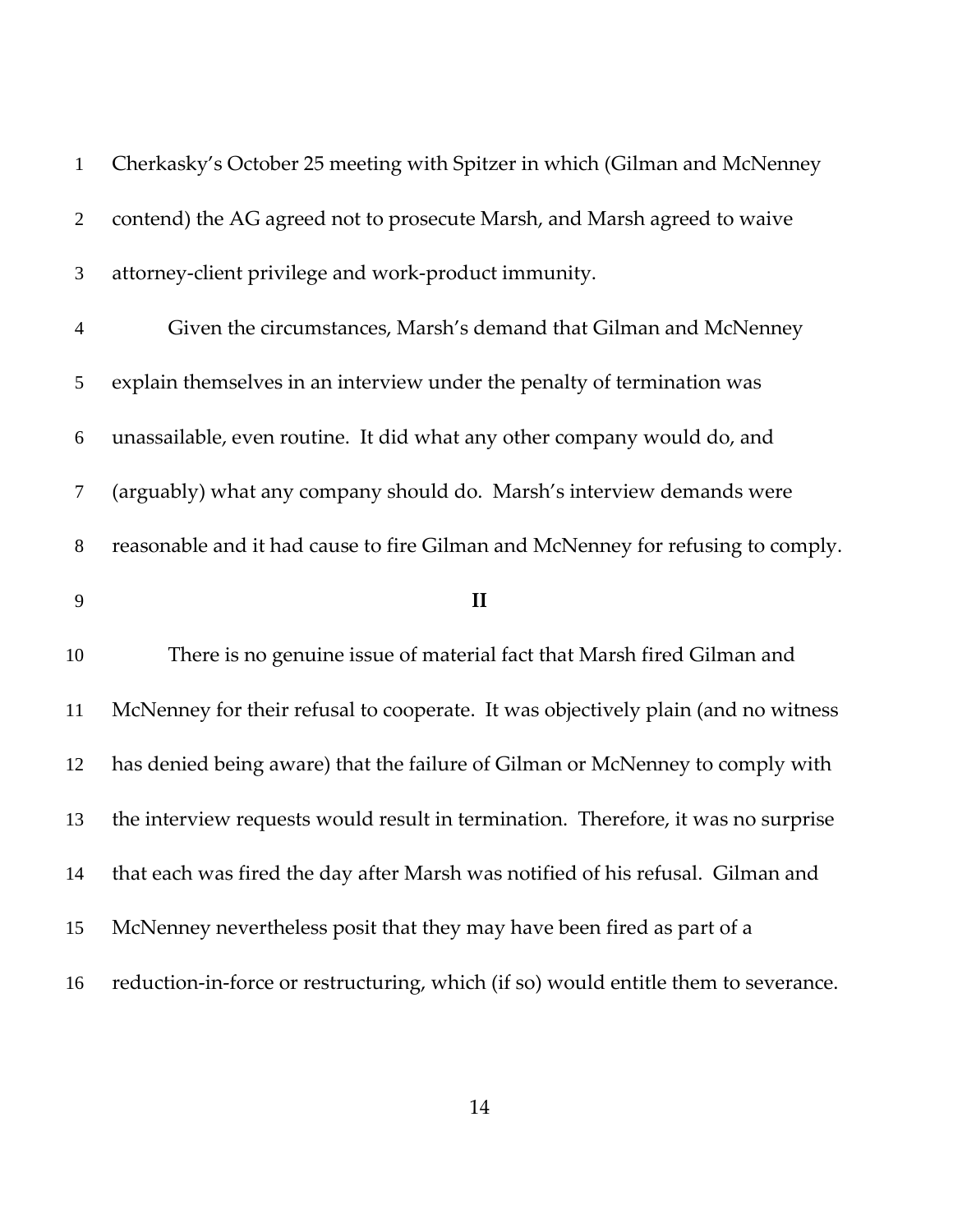1 Gilman and McNenney fail to proffer evidence in support, and certainly create no 2 triable issue of fact on this question.

Gilman also argues that he successfully pulled off what disgruntled employees eventually tell their employers: "You can't fire me; I quit." However, Delaware courts "read a contract as a whole and . . . will give each provision and term effect, so as not to render any part of the contract . . . meaningless or illusory." Osborn ex rel. Osborn v. Kemp, 991 A.2d 1153, 1159 (Del. 2010) (internal quotation marks omitted). The definitions of "cause" in the Stock Award and Severance Plans would be rendered "meaningless or illusory" if an 10 employee could preempt a known, imminent, for-cause termination with a voluntary retirement, and thereby reap all of the benefits of being a faithful 12 employee.<sup>2</sup>

 $\overline{a}$ 

<sup>&</sup>lt;sup>2</sup> The Severance Plan defines "cause" as including "insubordination," "willful misconduct," "failure to comply with [Marsh] policies or guidelines," and "commission of an act rising to the level of a crime." The Stock Award Plans governing stock bonus units and deferred stock units define "cause" as including "willful misconduct in the performance of the employee's duties," "continued failure after notice, or refusal, to perform the duties of the employee," "breach of fiduciary duty or breach of trust," and "any other action likely to bring substantial discredit to [Marsh]." To the extent this footnote (or any other record citation in this opinion) is drawn from the sealed appendix, the sealed material that is referenced is hereby deemed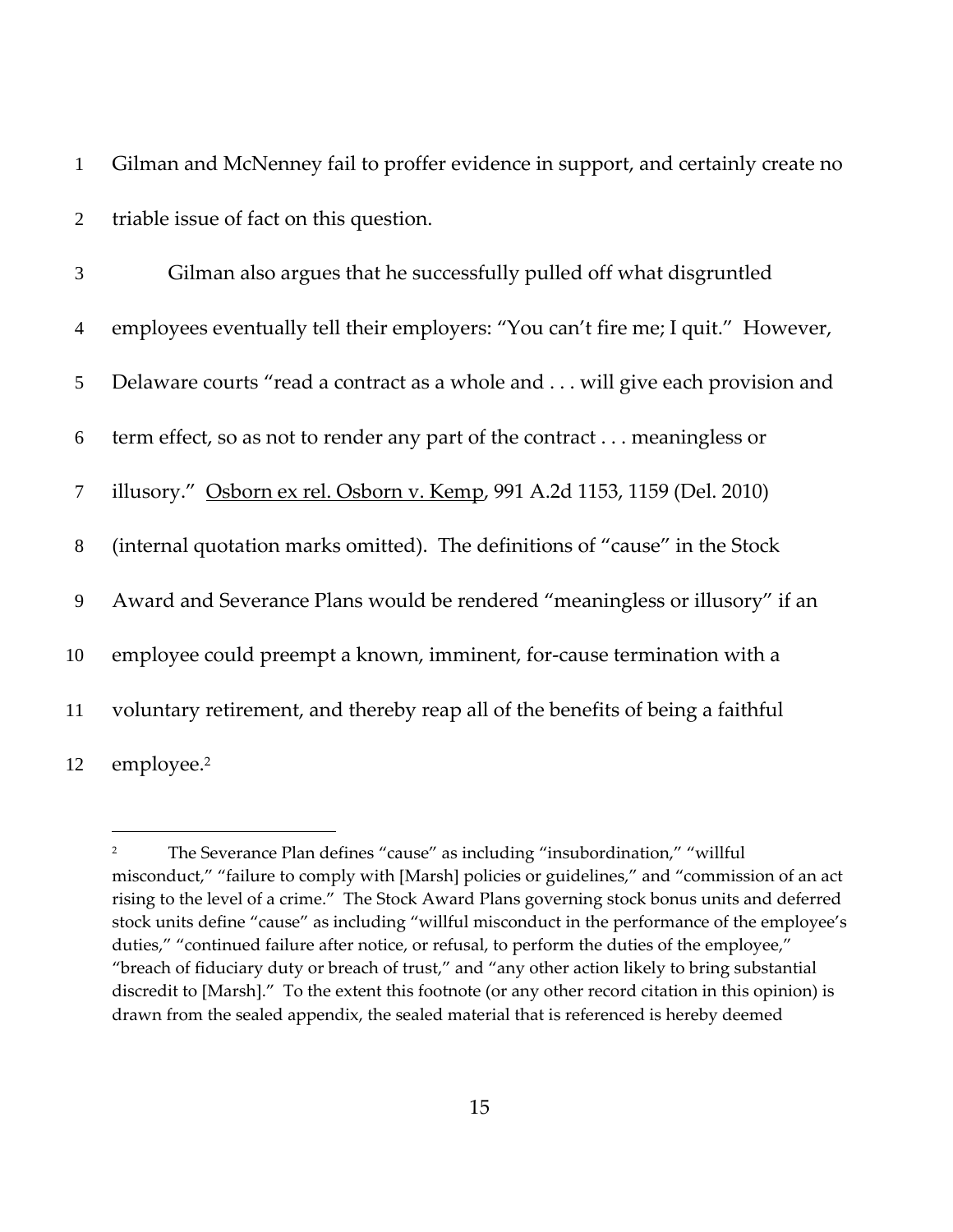| $\mathbf{1}$   | There is no genuine dispute that Gilman filed his retirement papers in              |  |
|----------------|-------------------------------------------------------------------------------------|--|
| $\overline{2}$ | direct response to Marsh's (reasonable) interview request, or that Gilman would     |  |
| 3              | be fired immediately if he did not comply with Marsh's (reasonable) interview       |  |
| $\overline{4}$ | request. Marsh's internal investigators tried for weeks to schedule Gilman for an   |  |
| 5              | interview; they were finally able to pin him down for November 2; and just the      |  |
| 6              | day before, Gilman faxed retirement paperwork to Marsh. Coincidence is not that     |  |
| $\overline{7}$ | convenient.                                                                         |  |
| 8              | For the same reasons, Gilman's and McNenney's argument that Marsh                   |  |
| 9              | breached its duty of good faith and fair dealing also fails. Delaware law implies a |  |
| 10             | "covenant of good faith and fair dealing" in every contract, which "requires a      |  |
| 11             | party in a contractual relationship to refrain from arbitrary or unreasonable       |  |
| 12             | conduct which has the effect of preventing the other party to the contract from     |  |
| 13             | receiving the fruits of the bargain." Dunlap v. State Farm Fire & Cas. Co., 878     |  |
| 14             | A.2d 434, 441-42 (Del. 2005) (internal quotation marks omitted). But the conduct    |  |
| 15             | complained of here - Marsh's interview requests and subsequent termination of       |  |
|                |                                                                                     |  |

unsealed.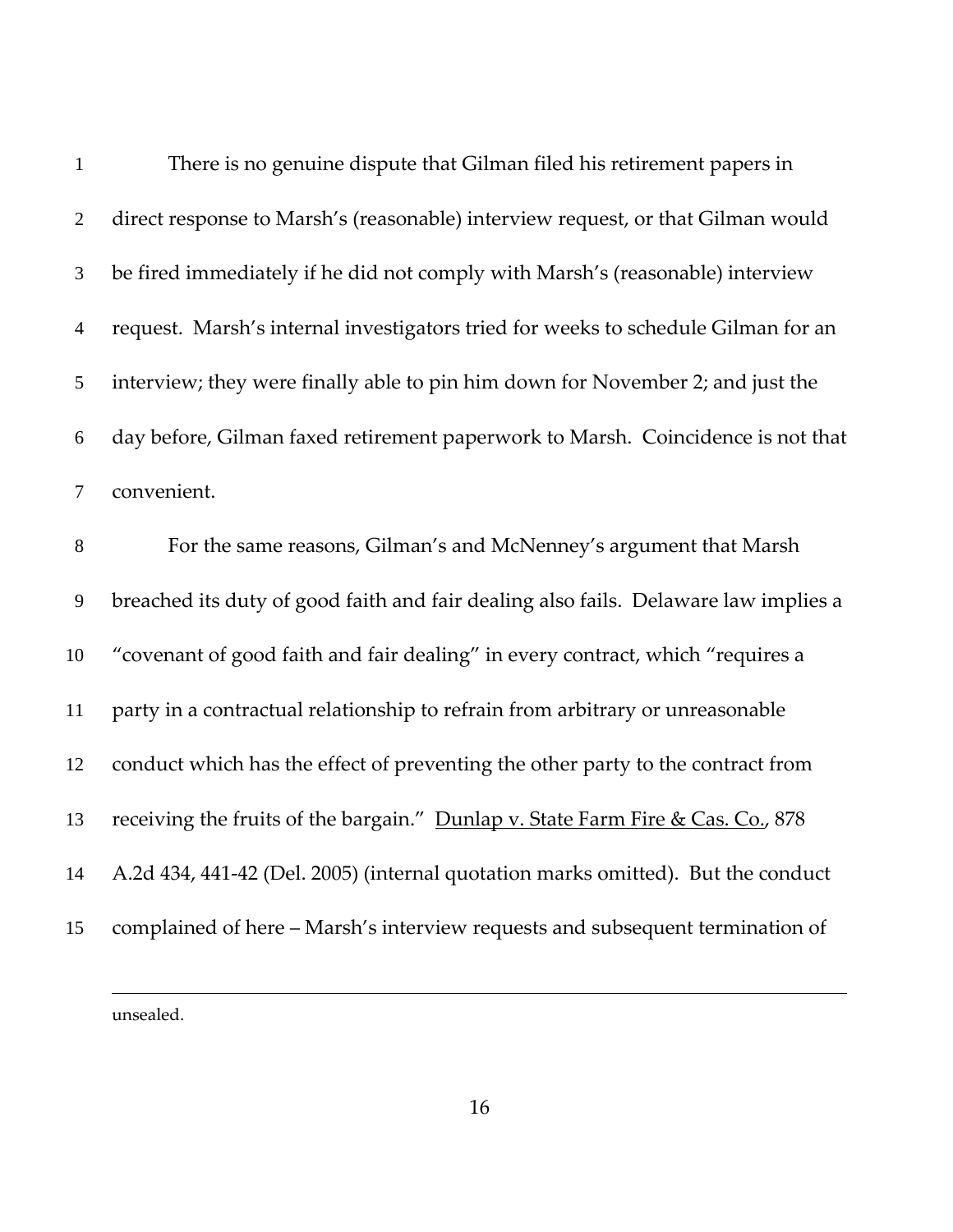their employment – was neither arbitrary, nor, as just discussed, unreasonable.

- 
- 

#### **III**

Gilman and McNenney argue that Marsh's interview demands constitute state action that infringed their right against self‐incrimination. This is "the legal equivalent of the 'Hail Mary pass' in football." In re Lionel Corp., 722 F.2d 1063, 1072 (2d Cir. 1983) (Winter, J., dissenting). They advance the following argument: if Marsh's request that Gilman and McNenney sit for interviews under the penalty of termination is deemed state action (because of Marsh's cooperation with the AG), and if that demand and threat violated their Fifth Amendment right, then Marsh's request was unreasonable as a matter of law, and their refusal to comply with the interview demands cannot support their loss of benefits. 13 The claim that Marsh was a state actor leans heavily on United States v. Stein, 541 F.3d 130 (2d Cir. 2008); but Stein cannot support that weight. In Stein, federal prosecutors were investigating potential criminal conduct by employees of the accounting firm KPMG. Under a longstanding policy, the firm was bound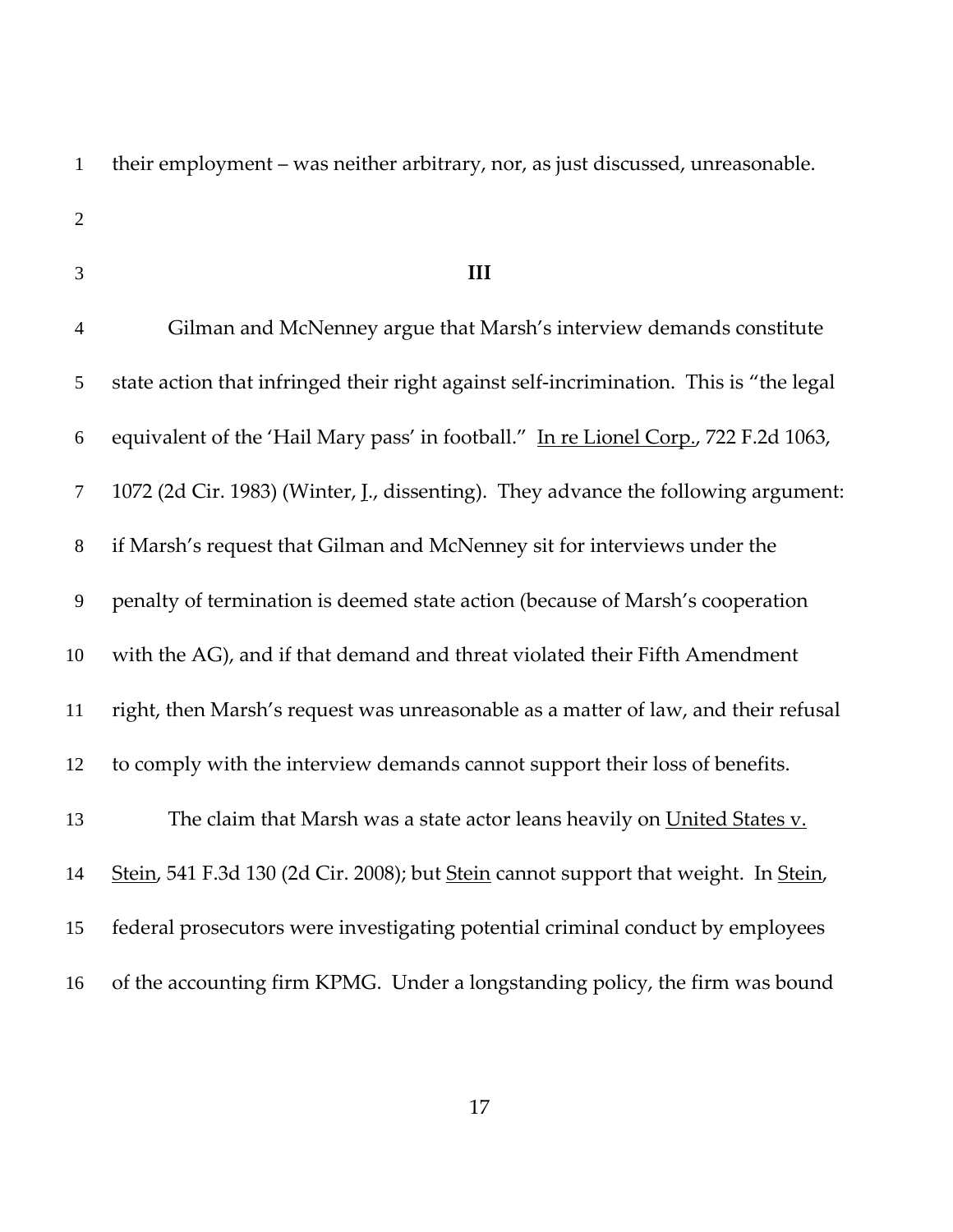| $\mathbf{1}$   | to pay the legal defense bills of its employees, and it was willingly doing so.       |
|----------------|---------------------------------------------------------------------------------------|
| $\overline{2}$ | During its discussions with prosecutors, KPMG got the unsubtle message that, if       |
| 3              | it wished to avoid its own indictment, it would have to adopt a new Fees Policy       |
| $\overline{4}$ | and stop paying for its employees' defense. We upheld the district court's finding    |
| 5              | of fact that this change was "a direct consequence of the government's                |
| 6              | overwhelming influence," id. at 136, which would not have happened "but for"          |
| 7              | the prosecutors' conduct, id. at 144. In effect and in fact, the prosecution arranged |
| 8              | to strip criminal defendants of their chosen counsel by stopping at the source the    |
| 9              | defense fees to which defendants were entitled by contract from an employer           |
| 10             | willing to pay. The government's influence in Stein was "overwhelming" in             |
| 11             | several respects: KPMG's "survival depended on its role in a joint project with the   |
| 12             | government to advance government prosecutions," id. at 147; "the government           |
| 13             | forced KPMG to adopt its constricted Fees Policy," id. at 148; the government         |
| 14             | "intervened in KPMG's decisionmaking," id.; the prosecutors "steered KPMG             |
| 15             | toward their preferred fee advancement policy and then supervised its                 |
| 16             | application in individual cases," id; and "absent the prosecutors' involvement        |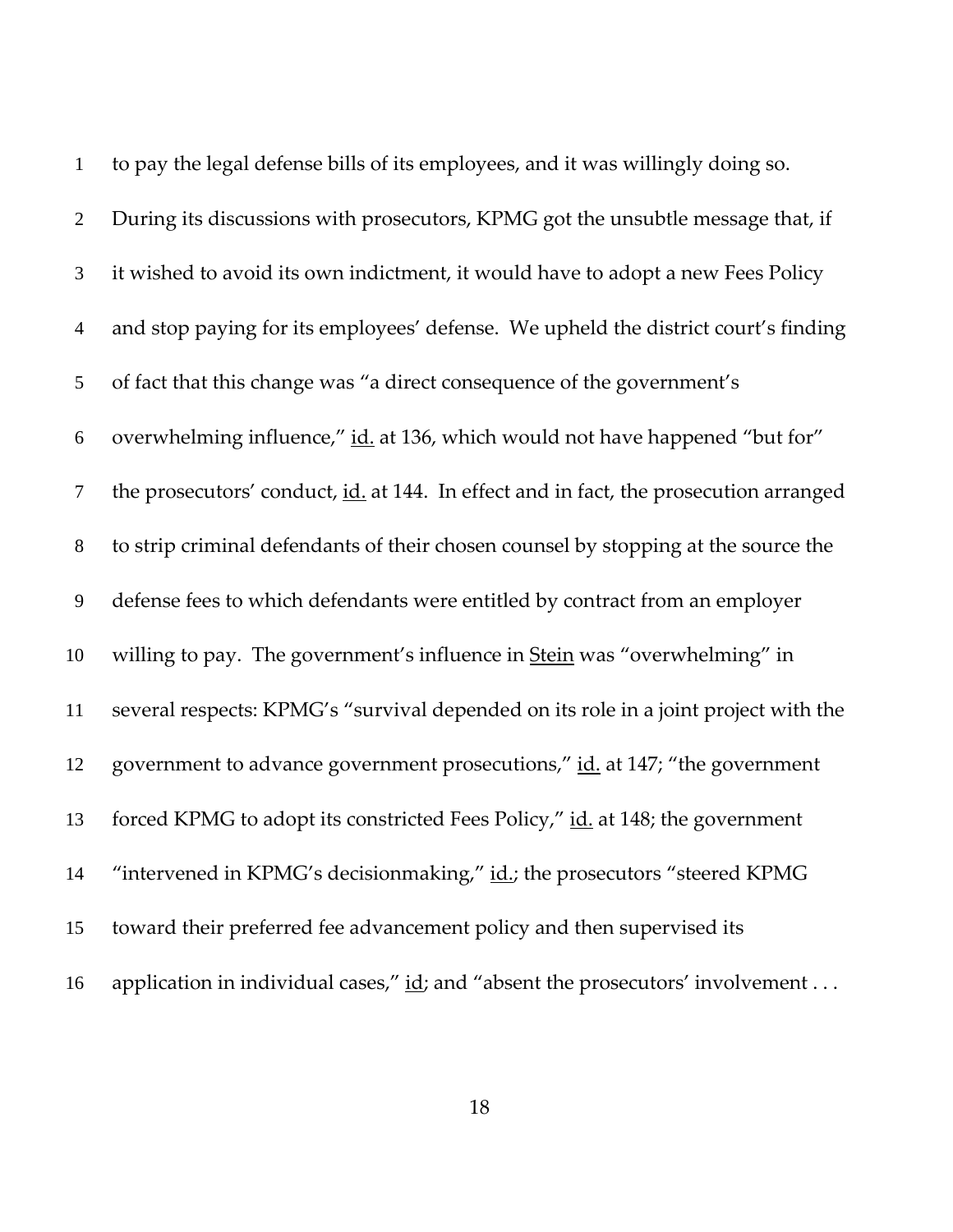KPMG would not have changed its longstanding fee advancement policy," id. at 150. Since the government steered KPMG to adopt a policy it otherwise would not have adopted, and then supervised KPMG's implementation of that policy, KPMG's conduct was found to constitute state action.

Stein has no bearing on this case. Marsh had good institutional reasons for requiring Gilman and McNenney to sit for interviews or else lose their jobs: the company's stock price was sinking and its clients, directors, investors, and regulators were demanding answers about the allegations. There is no evidence that the AG "forced" Marsh to demand interviews, "intervened" in Marsh's decisionmaking, "steered" Marsh to request interviews, or "supervised" the interview requests. Nor is there evidence that the nature and scope of the pending interviews were framed by the government, or changed after Cherkasky's October 25 meeting with Spitzer. The expansion of Marsh's internal investigation was precipitated by allegations advanced by the government, but it is not a measure it would have forgone "but for" the AG's influence.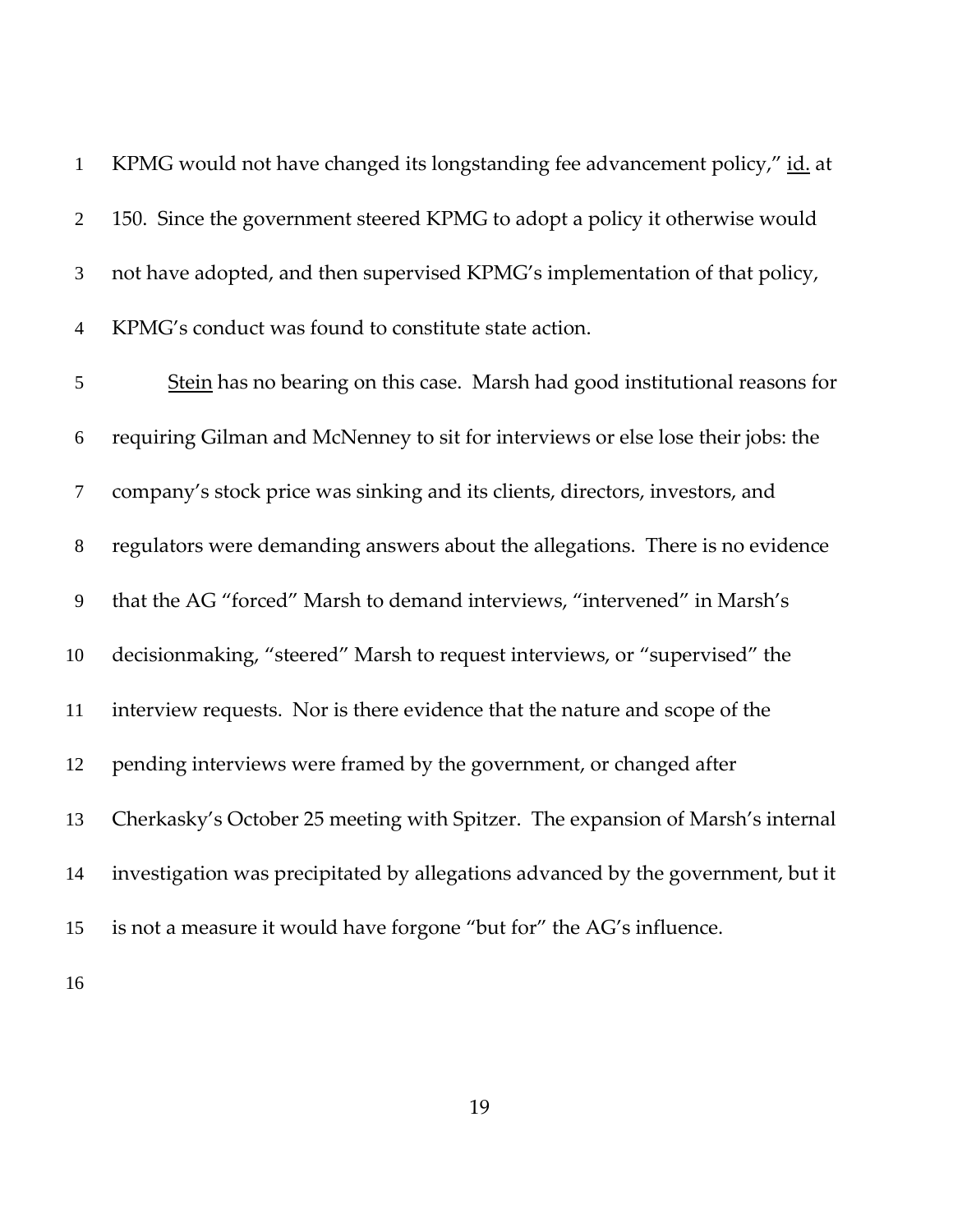| $\mathbf{1}$   | Even if, as McNenney contends, Davis Polk sought to interview him                  |
|----------------|------------------------------------------------------------------------------------|
| $\overline{2}$ | without counsel and with the AG present, that request occurred well before         |
| 3              | October 25, and McNenney adduced no evidence that Marsh's request for an           |
| $\overline{4}$ | interview arose out of pressure or coercion from the AG. And Marsh, which          |
| 5              | already had cause to fire McNenney, could presumably put additional conditions     |
| 6              | on its interview request anyway, as it still gave McNenney fundamentally the       |
| $\tau$         | same choice to explain himself or be fired.                                        |
| $8\,$          | Gilman and McNenney invite us to consider that the occasion for the                |
| $\mathbf{9}$   | corporate investigation was a criminal initiative by government, and that a likely |
| 10             | use of the internal investigation was that Marsh would offer up its findings       |
| 11             | (together with the employees' testimony) in the nature of a sacrifice to an angry  |
| 12             | prosecutor. No doubt, Marsh was compelled by circumstances to conduct an           |
| 13             | investigation (with expectation that any privileges attached to it would be        |
| 14             | waived) and that one mighty circumstance was a possible prosecution of the firm.   |
| 15             | But in the ordinary course, allegations of serious wrongdoing would provoke        |
| 16             | such an investigation, whether or not the allegations were made by prosecutors     |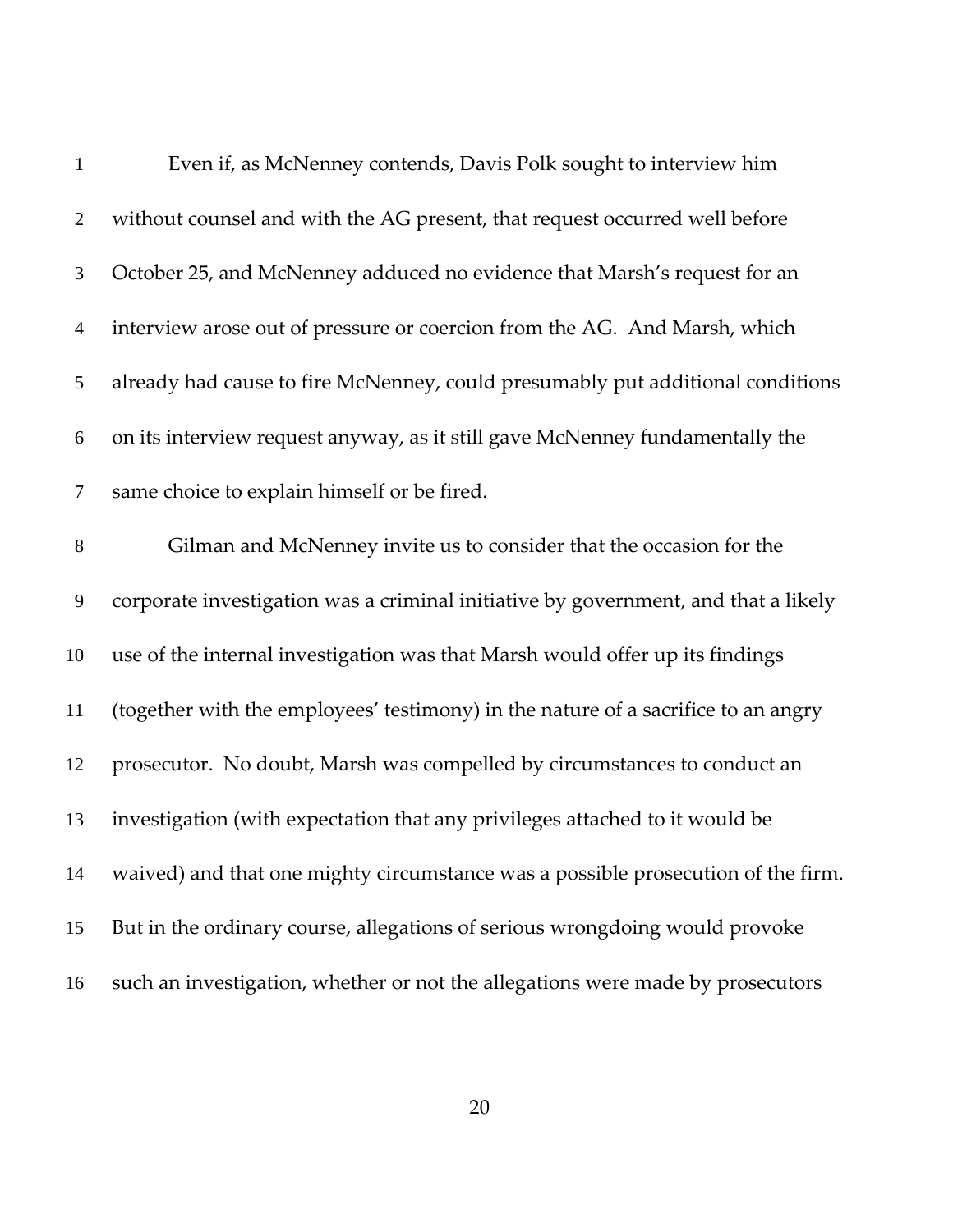| $\mathbf{1}$   | and whether or not the company itself was at risk of prosecution. The interests of     |  |
|----------------|----------------------------------------------------------------------------------------|--|
| $\overline{2}$ | prudent directors alone would justify or compel such a measure. Stein is properly      |  |
| 3              | distinguished because (among other things) KPMG had no institutional interest in       |  |
| $\overline{4}$ | stripping its employees of their chosen defense counsel and KPMG was forced to         |  |
| 5              | abandon a longstanding policy that it had decided to continue; it was therefore        |  |
| 6              | found that government compulsion was the "but for" reason for the new Fees             |  |
| 7              | Policy.                                                                                |  |
| $8\,$          | This is not a Stein case. This case is more nearly an analog of D.L.                   |  |
| 9              | Cromwell Investments, Inc., v. NASD Regulation, Inc., 279 F.3d 155 (2d Cir. 2002),     |  |
| 10             | in which the government and a private actor, NASD, simultaneously investigated         |  |
| 11             | certain stockbrokers for suspected criminal activity. The stockbrokers argued that     |  |
| 12             | the Fifth Amendment protected them from complying with NASD's demand for               |  |
| 13             | on-the-record interviews (made on the pain of expulsion from their profession)         |  |
| 14             | because NASD had become a state actor. As <b>Stein</b> recognized, the holding of D.L. |  |
| 15             | Cromwell is that there was no state action because NASD "had independent               |  |
| 16             | regulatory interests and motives for making [its] inquiries and for cooperating        |  |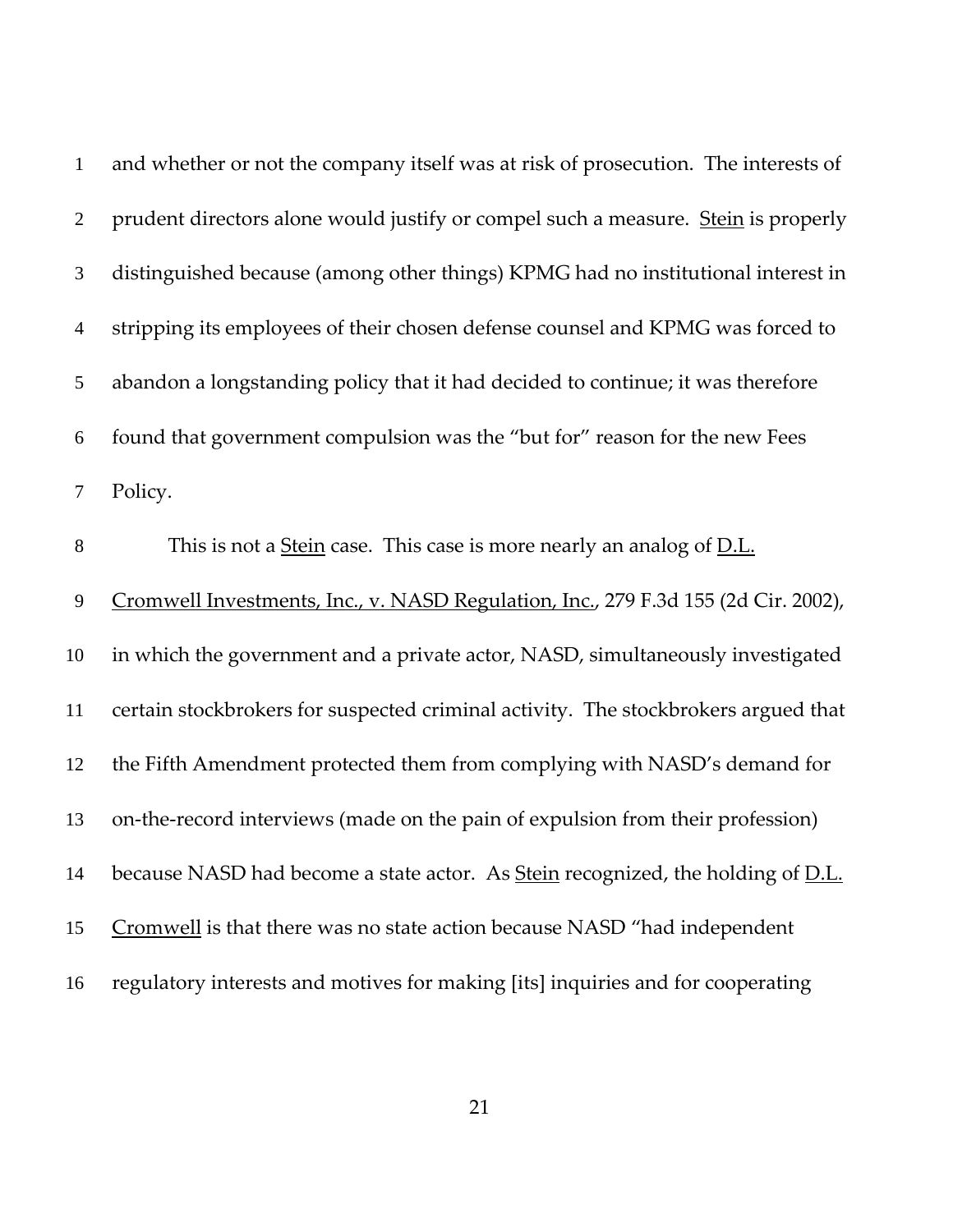| $\mathbf{1}$   | with [a] parallel investigation <sup>[]</sup> being conducted by the government." Stein, 541 |
|----------------|----------------------------------------------------------------------------------------------|
| $\overline{2}$ | F.3d at 150. That is, "[NASD] would have requested interviews regardless of                  |
| 3              | governmental pressure." Id. We arrived at this conclusion notwithstanding                    |
| $\overline{4}$ | "informal and formal sharing of documents and information between the                        |
| 5              | government and the NASD" and "the fact that the NASD interview demands                       |
| 6              | followed shortly after [the stockbrokers] contested grand jury subpoenas." Id.               |
| $\tau$         | Gilman and McNenney urge that we adopt, in effect, this categorical rule:                    |
| $8\,$          | acts that are taken by a private company in response to government action, and               |
| 9              | that have as one goal obtaining better treatment from the government, amount to              |
| 10             | state action. But a company is not prohibited from cooperating, and typically has            |
| 11             | supremely reasonable, independent interests for conducting an internal                       |
| 12             | investigation and for cooperating with a governmental investigation, even when               |
| 13             | employees suspected of crime end up jettisoned. A rule that deems all such                   |
| 14             | companies to be government actors would be incompatible with corporate                       |
| 15             | governance and modern regulation. See Solomon, 509 F.2d at 870.                              |
| 16             |                                                                                              |